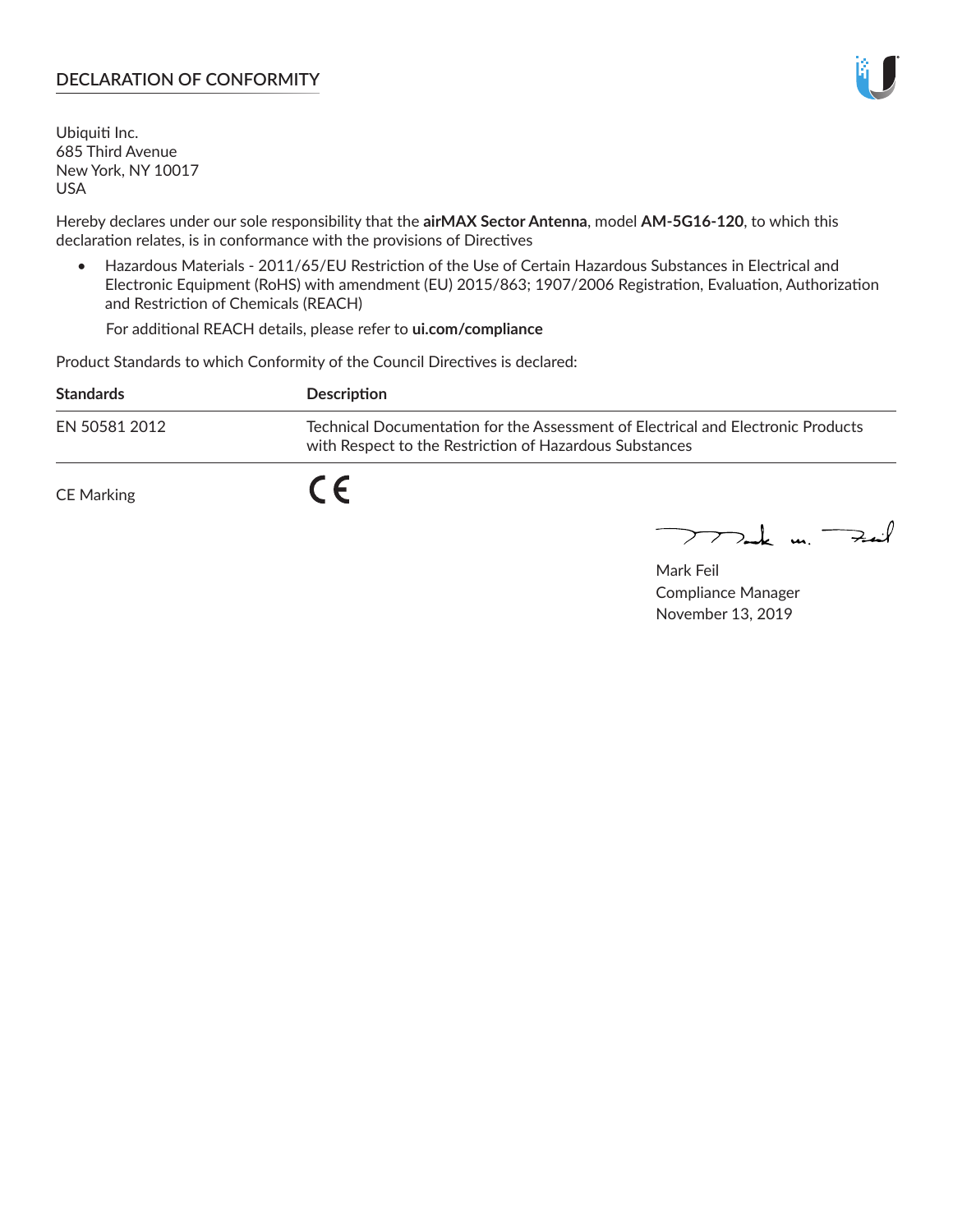# **DECLARATION OF CONFORMITY**



## **български** [Bulgarian]

С настоящото UBIQUITI декларира, че това устройство AM-5G16-120 отговаря на основните изисквания и други приложими разпоредби на Директива 2011/65/ЕС с изменение (ЕС) 2015/863.

## **Hrvatski** [Croatian]

Tvrtka UBIQUITI ovim putem izjavljuje da je ovaj uređaj AM-5G16-120 u skladu s osnovnim zahtjevima i ostalim bitnim odredbama direktiva 2011/65/EU i dopunom (EU) 2015/863.

# **Čeština** [Czech]

Společnost UBIQUITI tímto prohlašuje, že zařízení AM-5G16-120 splňuje základní požadavky a jiné související podmínky směrnice 2011/65/EU a dodatku (EU) 2015/863.

### **Dansk** [Danish]

Hermed erklærer UBIQUITI, at denne AM-5G16-120-enhed overholder de essentielle krav og andre relevante bestemmelser i direktivet 2011/65/EU med tillæg (EU) 2015/863.

### **Nederlands** [Dutch]

UBIQUITI verklaart hierbij dat dit AM-5G16-120-apparaat voldoet aan de essentiële vereisten en andere relevante voorwaarden uit de Europese richtlijn 2011/65/EU en gedelegeerde richtlijn (EU) 2015/863.

#### **English**

Hereby, UBIQUITI, declares that this AM-5G16-120 device, is in compliance with the essential requirements and other relevant provisions of Directive 2011/65/EU with amendment (EU) 2015/863.

### **Eesti keel** [Estonian]

Käesolevaga kinnitab UBIQUITI, et antud AM-5G16-120 seade vastab direktiivis 2011/65/EL välja toodud põhilistele nõuetele ning muudele asjakohastele sätetele, koos parandusega (EL) 2015/863.

## **Suomi** [Finnish]

UBIQUITI vakuuttaa täten, että tämä AM-5G16-120-laite on direktiivien 2011/65/EU ja (EU) 2015/863 oleellisten vaatimusten ja muiden ehtojen mukainen.

#### **Français** [French]

Par les présentes, UBIQUITI déclare que ce dispositif AM-5G16-120 est conforme aux exigences essentielles et aux autres dispositions pertinentes de la directive 2011/65/UE avec l'amendement (UE) 2015/863.

## **Deutsch** [German]

UBIQUITI erklärt hiermit, dass dieses Gerät AM-5G16-120 den grundlegenden Anforderungen und anderen relevanten Bestimmungen der Richtlinien 2011/65/EU und (EU) 2015/863 entspricht.

#### **Ελληνικά** [Greek]

Δια του παρόντος η UBIQUITI δηλώνει ότι αυτή η συσκευή AM-5G16-120 συμμορφώνεται με τις βασικές απαιτήσεις και άλλες σχετικές διατάξεις της Οδηγίας 2011/65/ΕΕ με την τροποποίηση (ΕΕ) 2015/863.

## **Magyar** [Hungarian]

Az UBIQUITI kijelenti, hogy a(z) AM-5G16-120 számú eszköz megfelel a 2011/65/EU irányelv (EU) 2015/863. számú módosítása alapvető követelményeinek és egyéb vonatkozó rendelkezéseinek.

#### **Íslenska** [Icelandic]

UBIQUITI lýsir því hér með yfir að AM-5G16-120 er í samræmi við nauðsynlegar kröfur og önnur viðeigandi ákvæði í tilskipun 2011/65/EU ásamt viðbótum í (EU) 2015/863.

#### **Italiano** [Italian]

Con la presente, UBIQUITI dichiara che il presente dispositivo AM-5G16-120 è conforme ai requisiti essenziali e alle altre disposizioni pertinenti della direttiva 2011/65/UE con l'emendamento (UE) 2015/863.